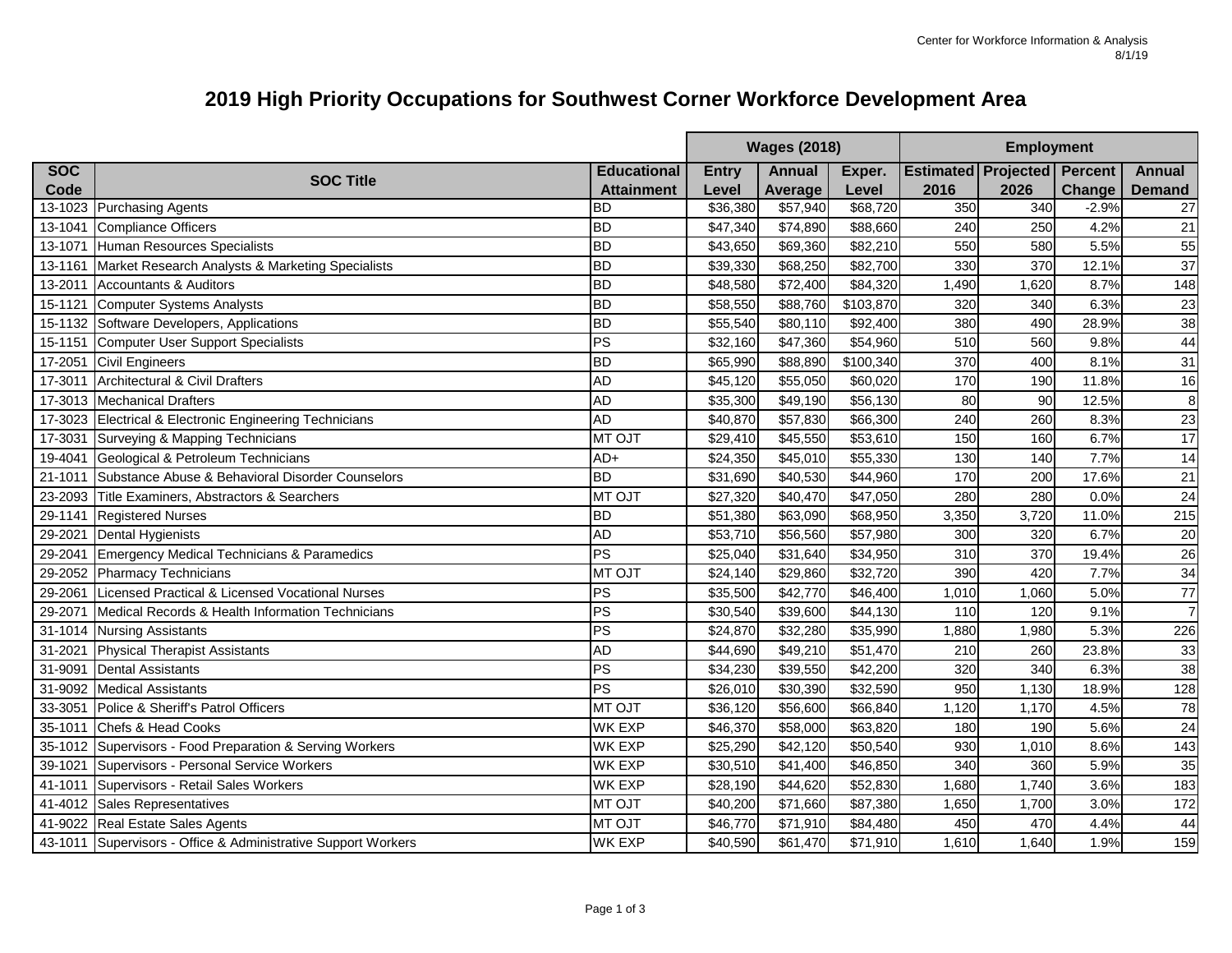## **2019 High Priority Occupations for Southwest Corner Workforce Development Area**

|            |                                                              |                    | <b>Wages (2018)</b><br><b>Employment</b> |               |                      |                                    |       |               |                 |
|------------|--------------------------------------------------------------|--------------------|------------------------------------------|---------------|----------------------|------------------------------------|-------|---------------|-----------------|
| <b>SOC</b> | <b>SOC Title</b>                                             | <b>Educational</b> | <b>Entry</b>                             | <b>Annual</b> | Exper.               | <b>Estimated Projected Percent</b> |       |               | <b>Annual</b>   |
| Code       |                                                              | <b>Attainment</b>  | Level                                    | Average       | Level                | 2016                               | 2026  | <b>Change</b> | <b>Demand</b>   |
| 43-3031    | Bookkeeping, Accounting & Auditing Clerks                    | $PS+$              | \$23,760                                 | \$39,640      | \$47,580             | 1,630                              | 1,580 | $-3.1%$       | 172             |
| 43-4051    | <b>Customer Service Representatives</b>                      | <b>STOJT</b>       | \$24,300                                 | \$35,530      | \$41,150             | 2,030                              | 2,090 | 3.0%          | 266             |
| 43-5032    | <b>Dispatchers</b>                                           | <b>MT OJT</b>      | \$29,710                                 | \$44,110      | $\overline{$}51,320$ | 280                                | 290   | 3.6%          | 26              |
| 43-5061    | Production, Planning & Expediting Clerks                     | <b>MT OJT</b>      | \$36,650                                 | \$49,470      | $\overline{$}55,880$ | 290                                | 310   | 6.9%          | 31              |
| 43-5071    | Shipping, Receiving & Traffic Clerks                         | <b>STOJT</b>       | \$23,370                                 | \$36,330      | \$42,800             | 560                                | 550   | $-1.8%$       | 55              |
|            | 43-6013 Medical Secretaries                                  | <b>MT OJT</b>      | \$28,610                                 | \$34,800      | \$37,900             | 700                                | 820   | 17.1%         | 93              |
| 43-6014    | Secretaries                                                  | <b>STOJT</b>       | \$20,710                                 | \$31,900      | \$37,490             | 3,130                              | 2,870 | $-8.3%$       | 293             |
| 43-9061    | <b>Office Clerks, General</b>                                | <b>STOJT</b>       | \$21,450                                 | \$34,140      | $\overline{$40,480}$ | 3,250                              | 3,150 | $-3.1%$       | 361             |
| 45-2091    | Agricultural Equipment Operators                             | <b>MT OJT</b>      | N/A                                      | N/A           | N/A                  | 160                                | 170   | 6.3%          | 26              |
| 47-1011    | Supervisors - Construction Trades & Extraction Workers       | <b>WK EXP</b>      | \$48,880                                 | \$77,120      | \$91,230             | 1,280                              | 1,400 | 9.4%          | 139             |
| 47-2021    | Brickmasons & Blockmasons                                    | LT OJT             | \$45,130                                 | \$54,380      | \$59,010             | 130                                | 140   | 7.7%          | 12              |
| 47-2031    | Carpenters                                                   | LT OJT             | \$30,710                                 | \$50,210      | \$59,950             | 2,210                              | 2,440 | 10.4%         | 232             |
| 47-2051    | Cement Masons & Concrete Finishers                           | <b>MT OJT</b>      | \$45,260                                 | \$51,240      | \$54,230             | N/A                                | N/A   | N/A           | N/A             |
| 47-2061    | <b>Construction Laborers</b>                                 | <b>ST OJT</b>      | \$28,000                                 | \$41,270      | \$47,910             | 2,570                              | 2,890 | 12.5%         | 308             |
| 47-2073    | Operating Engineers & Other Construction Equipment Operators | <b>MT OJT</b>      | \$36,310                                 | \$51,360      | \$58,890             | 1,190                              | 1,370 | 15.1%         | 157             |
| 47-2111    | Electricians                                                 | LT OJT             | \$47,610                                 | \$67,690      | \$77,730             | 1,140                              | 1,210 | 6.1%          | 135             |
| 47-2132    | Insulation Workers, Mechanical                               | LT OJT             | N/A                                      | N/A           | N/A                  | N/A                                | N/A   | N/A           | N/A             |
| 47-2141    | Painters, Construction & Maintenance                         | <b>MT OJT</b>      | \$34,800                                 | \$51,170      | \$59,360             | 400                                | 410   | 2.5%          | 36              |
|            | 47-2152 Plumbers, Pipefitters & Steamfitters                 | LT OJT             | \$34,390                                 | \$64,640      | \$79,760             | 620                                | 700   | 12.9%         | 75              |
| 47-2171    | Reinforcing Iron & Rebar Workers                             | LT OJT             | N/A                                      | N/A           | N/A                  | N/A                                | N/A   | N/A           | N/A             |
| 47-2211    | <b>Sheet Metal Workers</b>                                   | LT OJT             | \$36,570                                 | \$59,580      | \$71,080             | 70                                 | 80    | 14.3%         | 9 <sub>l</sub>  |
| 47-2221    | <b>Structural Iron &amp; Steel Workers</b>                   | LT OJT             | \$53,750                                 | \$76,090      | \$87,260             | N/A                                | N/A   | N/A           | N/A             |
| 47-4051    | Highway Maintenance Workers                                  | <b>MT OJT</b>      | \$28,650                                 | \$44,180      | \$51,950             | 470                                | 490   | 4.3%          | 50              |
|            | 47-5013 Service Unit Operators, Oil, Gas & Mining            | <b>MT OJT</b>      | \$27,220                                 | \$36,700      | \$41,430             | 280                                | 290   | 3.6%          | 34              |
| 49-1011    | Supervisors - Mechanics, Installers & Repairers              | <b>WK EXP</b>      | \$49,990                                 | \$76,710      | \$90,070             | 620                                | 660   | 6.5%          | 58              |
| 49-3021    | Automotive Body & Related Repairers                          | LT OJT             | \$32,440                                 | \$45,160      | \$51,520             | N/A                                | N/A   | N/A           | N/A             |
| 49-3023    | Automotive Service Technicians & Mechanics                   | PS                 | \$28,650                                 | \$39,610      | \$45,090             | 1,060                              | 1,120 | 5.7%          | 105             |
| 49-3031    | Bus & Truck Mechanics & Diesel Engine Specialists            | LT OJT             | \$35,250                                 | \$52,540      | \$61,190             | 510                                | 560   | 9.8%          | 53              |
| 49-3042    | Mobile Heavy Equipment Mechanics                             | LT OJT             | \$41,410                                 | \$59,580      | \$68,670             | 320                                | 350   | 9.4%          | 34              |
| 49-9021    | Heating, A/C & Refrigeration Mechanics & Installers          | $PS+$              | \$35,230                                 | \$53,530      | \$62,690             | 360                                | 400   | 11.1%         | 39              |
| 49-9041    | <b>Industrial Machinery Mechanics</b>                        | LT OJT             | \$40,230                                 | \$56,250      | \$64,260             | 540                                | 580   | 7.4%          | 52              |
| 49-9043    | Maintenance Workers, Machinery                               | LT OJT             | \$29,520                                 | \$41,480      | \$47,460             | 260                                | 270   | 3.8%          | $\overline{28}$ |
| 49-9071    | Maintenance & Repair Workers, General                        | <b>MT OJT</b>      | \$24,140                                 | \$40,530      | \$48,720             | 1,690                              | 1,800 | 6.5%          | 179             |
|            | 51-1011 Supervisors - Production & Operating Workers         | <b>WK EXP</b>      | \$40,150                                 | \$65,470      | $\overline{$}78,120$ | 860                                | 900   | 4.7%          | 88              |